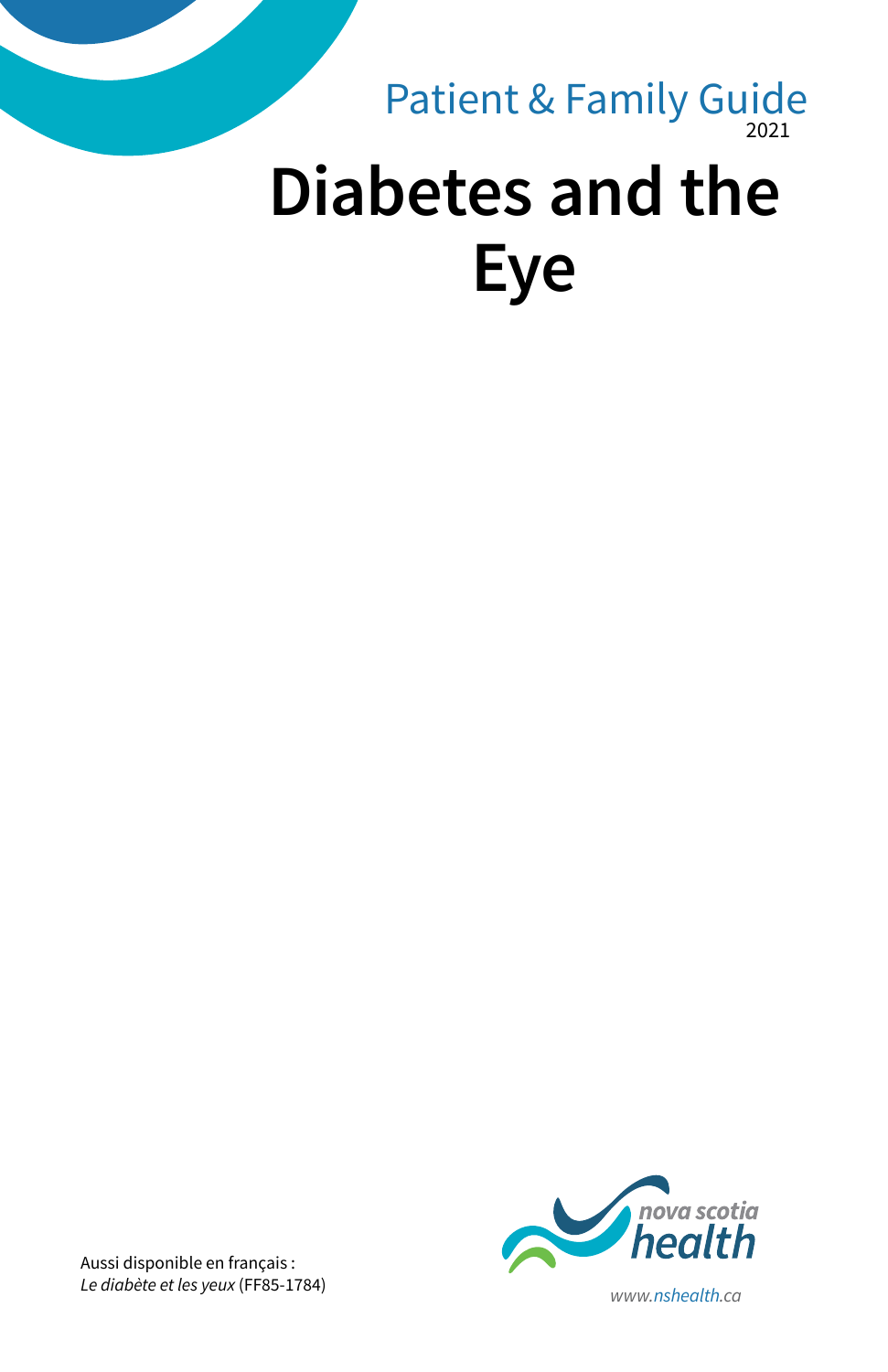# **Diabetes and the Eye**

## **What is diabetes?**

Diabetes is a disease in which your body cannot control the level of sugar (glucose) in your blood or use sugar for energy the way it should.

### **What causes diabetes?**

Your body releases a hormone called insulin to control the level of sugar in your blood. Diabetes can be caused by:

- › not having enough insulin.
- › insulin not working properly.

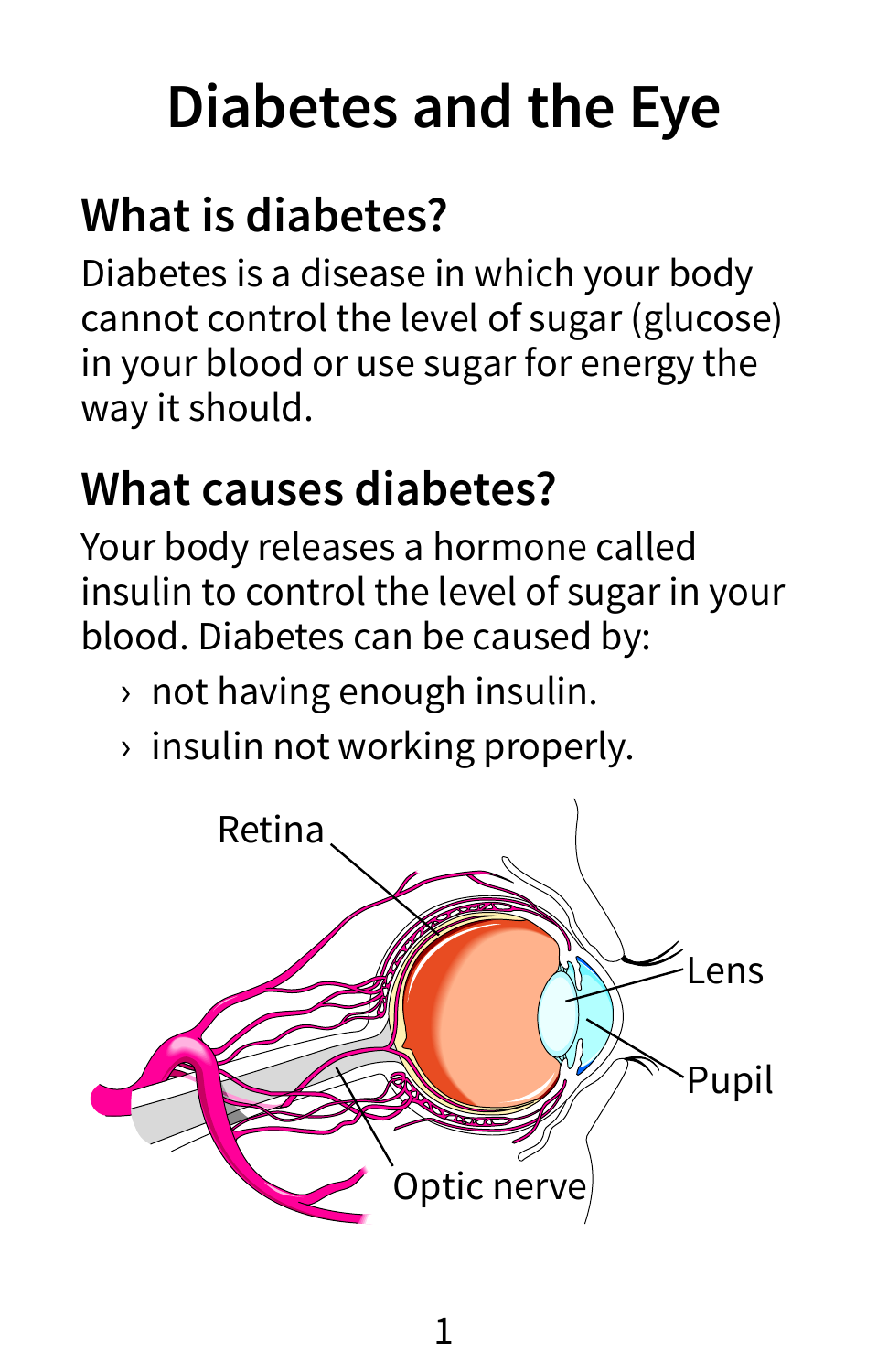### **How does diabetes affect the eyes?**

Diabetes can affect many organs, including the nerves, kidneys, heart, and eyes. In the eyes, diabetes can lead to:

- › Blurred vision or a hard time focusing (with poorly controlled and high levels of sugar in the blood)
- › Cataracts (clouding of the lens of the eye)
- › Double vision (if it affects the nerves that control eye movement)
- › Glaucoma (caused by damage to the optic nerve)
- › Diabetic retinopathy (changes in the blood vessels of the retina)
- › Diabetic macular edema (swelling in the macula [very small centre area of your retina, which gives you the central vision needed to do things like reading, watching TV, and seeing faces])
- › Vitreous hemorrhage (blood in the centre of the eye that blocks your vision)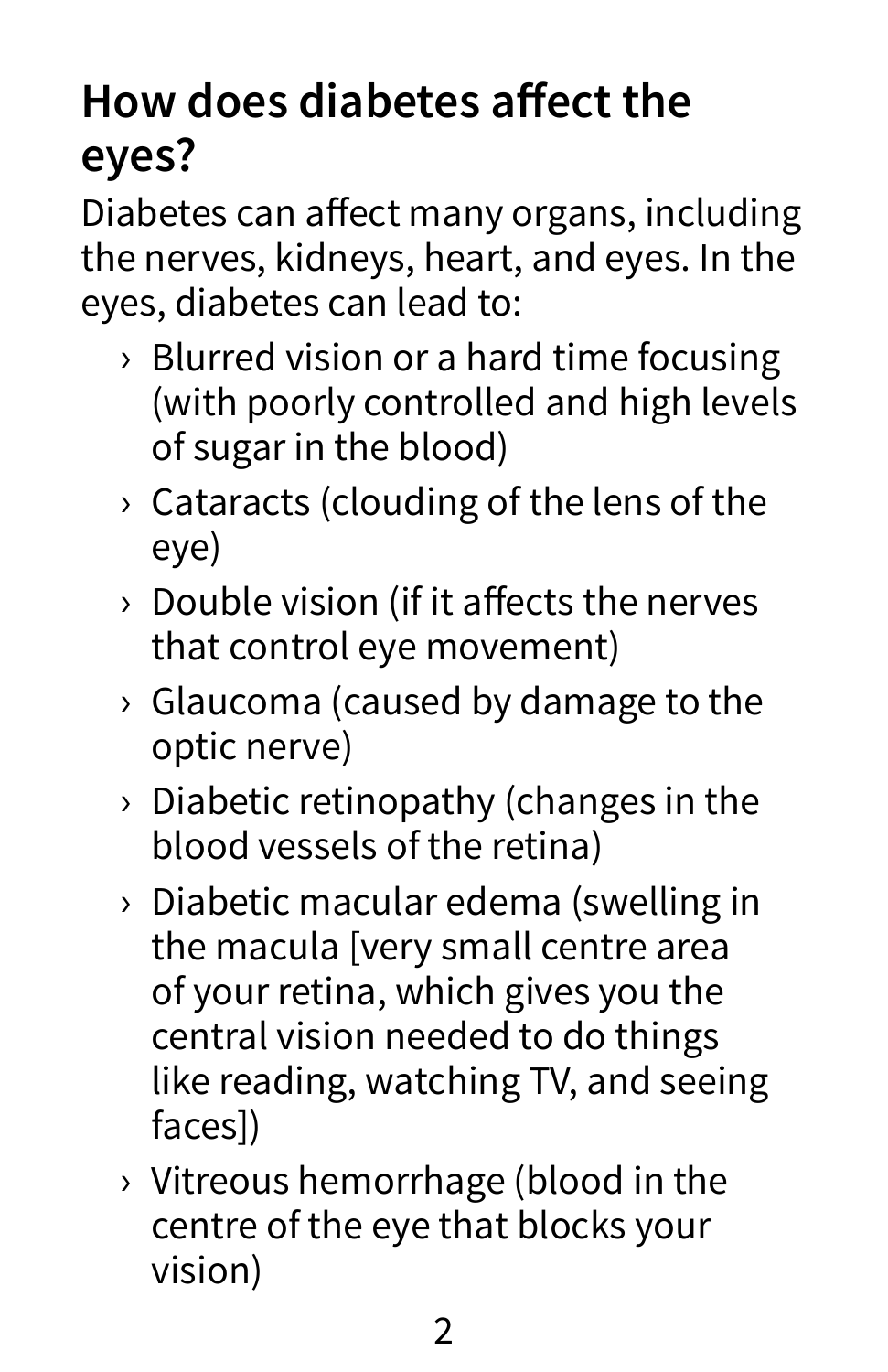› Retinal detachment (retina pulls away from the wall of the eye)

### **What is diabetic retinopathy?**

- The retina is the very thin, delicate tissue at the back of the eye that changes light into visual images in your brain. It acts like the film in a camera. Diabetic retinopathy happens when changes take place in the blood vessels near the retina, causing leaks or bleeding.
- In the early stages of this condition, the vessels can get weak and leak fluid or blood. Your vision may be normal or blurry.
- Sometimes the vessels in the retina close and the retina does not get enough oxygen to be healthy. New blood vessels can grow to replace these closed vessels. These new vessels are fragile and may cause bleeding into the eye. This bleeding blocks vision and may form scar tissue. Scar tissue can then pull on the retina and cause a retinal detachment (separation). This can result in loss of vision or even blindness.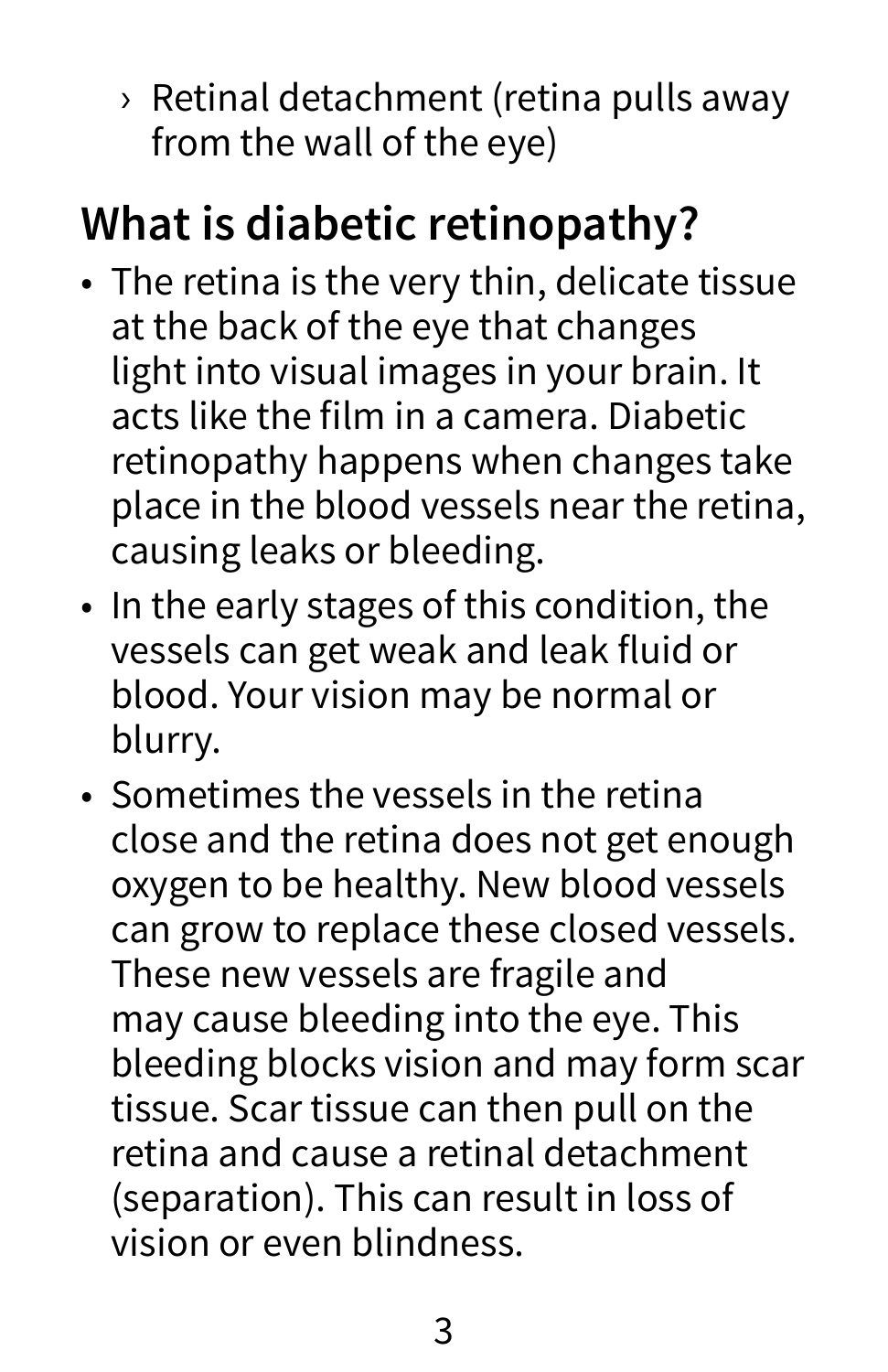#### **How is diabetic retinopathy treated?**

Laser treatment is used to seal leaky vessels and to help keep new, fragile ones from growing. Some people will need a surgery called a vitrectomy to remove large amounts of blood and/or tissue from the eye. Others may also need surgery to repair a detached (loose) retina.

### **What is diabetic macular edema?**

This is swelling in the macula. It may be caused by diabetes, happen after eye surgery, or happen for no known reason. When it happens for no known reason, it is called "idiopathic".

#### **How is diabetic macular edema treated?**

An ophthalmologist (eye doctor) will inject medication directly into your eye. The type of medication(s) depends on your condition. The ophthalmologist will choose the best medication for you and your condition.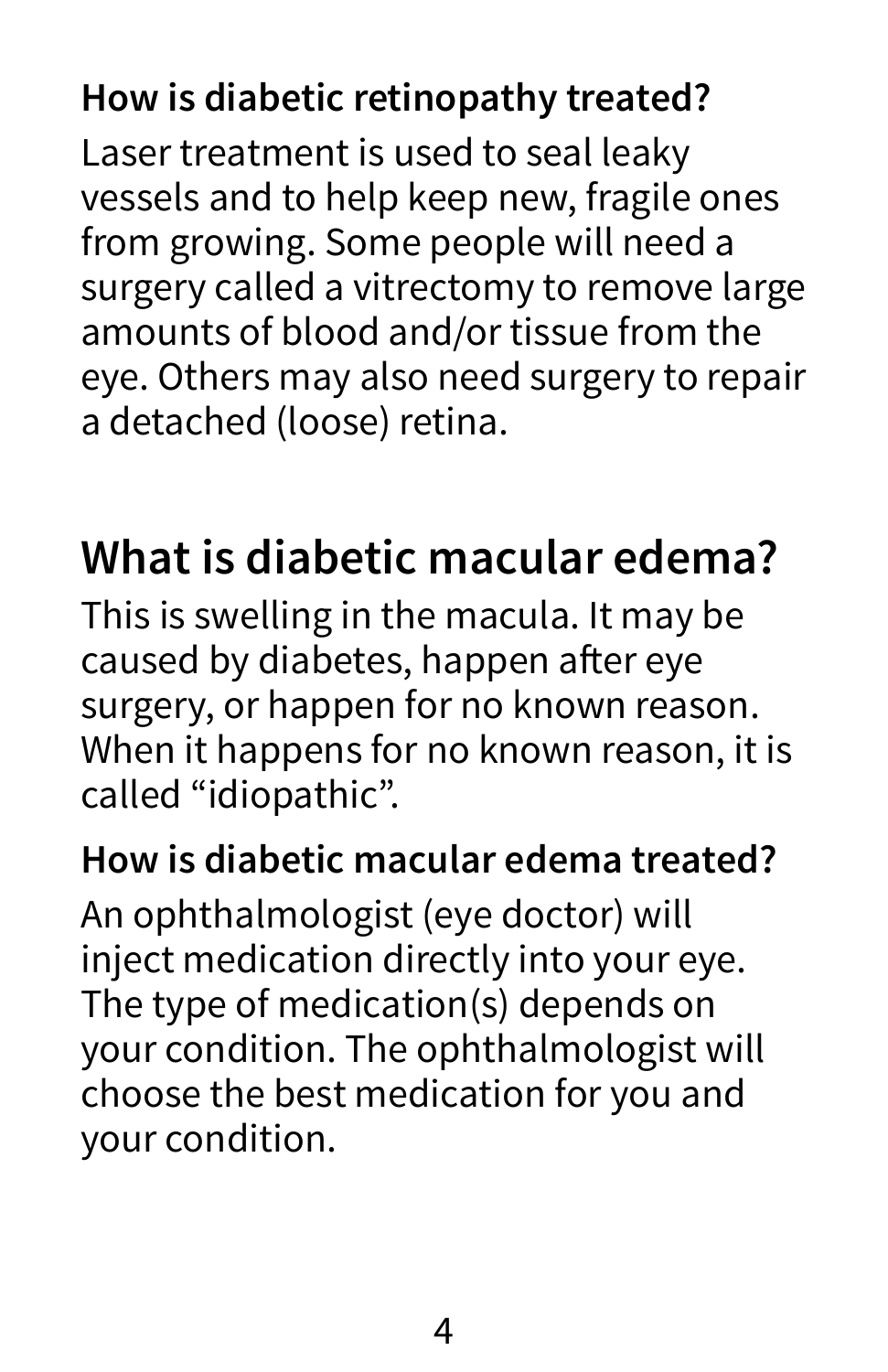**Diabetic retinopathy and diabetic macular edema may or may not cause changes in vision**.

### **What can I do to help my eyes?**

Severe (very bad) loss of vision may be helped or slowed by laser treatments. **It is important to find any problems early**. The best way for you to help is to have an eye exam every year to help find early signs of diabetic retinopathy.

Good control of blood sugar is important in keeping your eyes healthy. Healthy foods, medication, and exercise will help keep your diabetes under control. It is also very important to control your blood pressure and cholesterol levels.